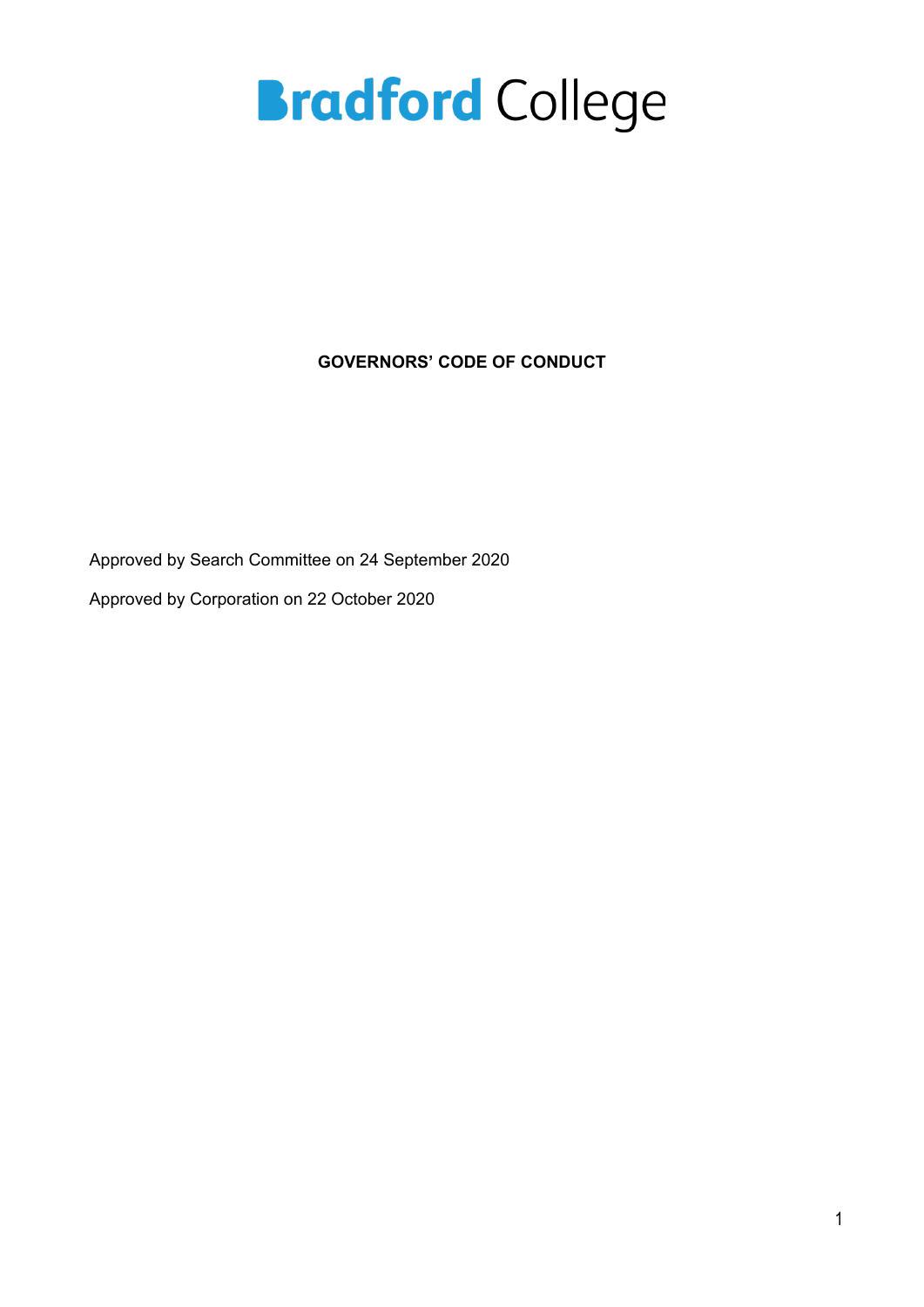## **CONTENTS**

| <u>1.</u>                                                                              |                                                                                 |  |
|----------------------------------------------------------------------------------------|---------------------------------------------------------------------------------|--|
| 2.                                                                                     |                                                                                 |  |
| 3 <sub>1</sub>                                                                         |                                                                                 |  |
| <u>4.</u>                                                                              |                                                                                 |  |
| 5.                                                                                     |                                                                                 |  |
| 6.                                                                                     |                                                                                 |  |
| $\underline{\mathbf{7}}$ .                                                             |                                                                                 |  |
| 8 <sub>1</sub>                                                                         |                                                                                 |  |
| 9.                                                                                     |                                                                                 |  |
| <u>10.</u>                                                                             |                                                                                 |  |
| 11.                                                                                    |                                                                                 |  |
| <b>APPENDIX 1- Summary of Main Responsibilities of the Corporation under the</b>       |                                                                                 |  |
|                                                                                        | <b>APPENDIX 2 - Summary of key responsibilities - ESFA Condition of Funding</b> |  |
| <b>APPENDIX 3 – Seven Principles of Public Life and Fit and Proper Person Test  11</b> |                                                                                 |  |
| APPENDIX 4 - Summary of the Statutory Powers of the Corporation  13                    |                                                                                 |  |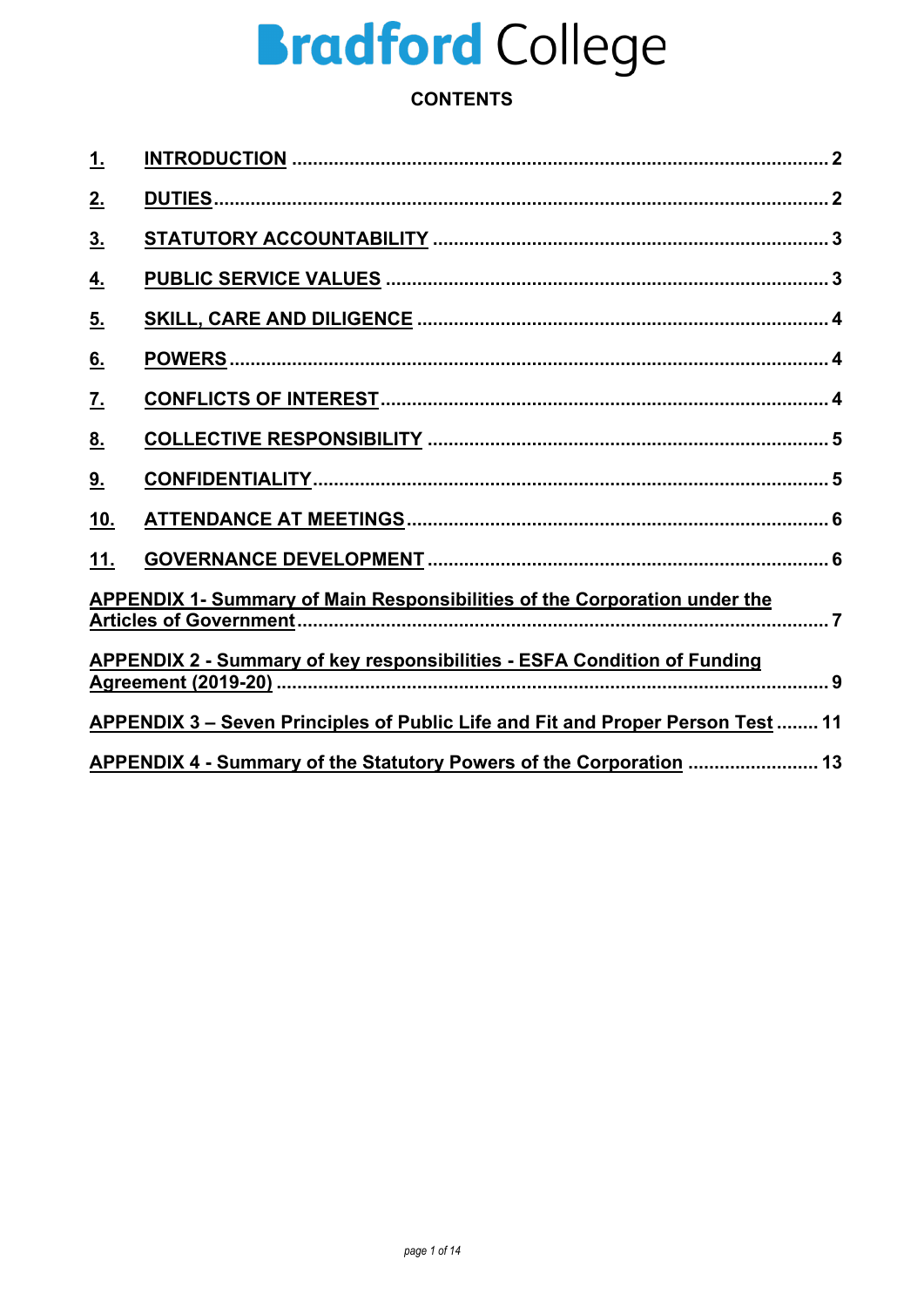### <span id="page-2-0"></span>**1. INTRODUCTION**

- 1.1 This Code is intended as a guide, to indicate the standards of conduct and accountability which are expected of Governors, to enable them to understand their legal and ethical duties and to assist them both in carrying out those duties and in their relationship with the Corporation and the Chief Executive. This Code is therefore aimed at promoting effective, well informed and accountable, college governance, and is not intended to be definitive or authoritative statement of the law or good practice.
- 1.2 In addition to this Code, Governors are recommended to familiarise themselves with the following:
	- 1.2.1 the College's Instrument of Government;
	- 1.2.2 the College's Articles of Government;
	- 1.2.3 the College's Strategic Plan, including the vision, mission and values;
	- 1.2.4 the Conditions of Funding Agreement entered into by the College with the Education and Skills Funding Agency;
	- 1.2.5 the Further education bodies: insolvency guidance;
	- 1.2.6 the Code of Good Governance for English Colleges issued by the Association of Colleges and adopted by the Corporation on 17 December 2015
	- 1.2.7 the principles laid down by the Committee on Standards in Public Life (Nolan Committee) for those holding public office (appendix 3); and
	- 1.2.8 the fit and proper person test (appendix 3).

The above should not be read as an exhaustive statement of duties, powers or provisions, and Governors should refer to the source documents listed above. If a Governor is in doubt about the provisions of this Code or any of the source documents, the Clerk should be consulted and, if necessary, professional advice should be obtained. However, ultimate responsibility for the appropriateness of conduct as a Governor and for any act or omission in that capacity rests with the individual Governor.

- 1.3 This Code applies to every committee or working party of the Corporation and to every subsidiary company or joint venture of the College to which Governors may be appointed.
- 1.4 By accepting appointment to the Corporation, each Governor agrees to accept the provisions of this Code.

## <span id="page-2-1"></span>**2. DUTIES**

- 2.1 Governors owe a fiduciary duty to the College. This means that they should show it the highest loyalty and act in good faith in its best interests. Each Governor should act honestly, diligently and (subject to the provisions appearing in section 8 of this Code relating to collective responsibility) independently. The actions of Governors should promote and protect the good reputation of the College and the trust and confidence of those with whom it deals.
- 22 Decisions taken by Governors at meetings of the Corporation and its committees must not be for any improper purpose or personal motive. Decisions taken must always be for the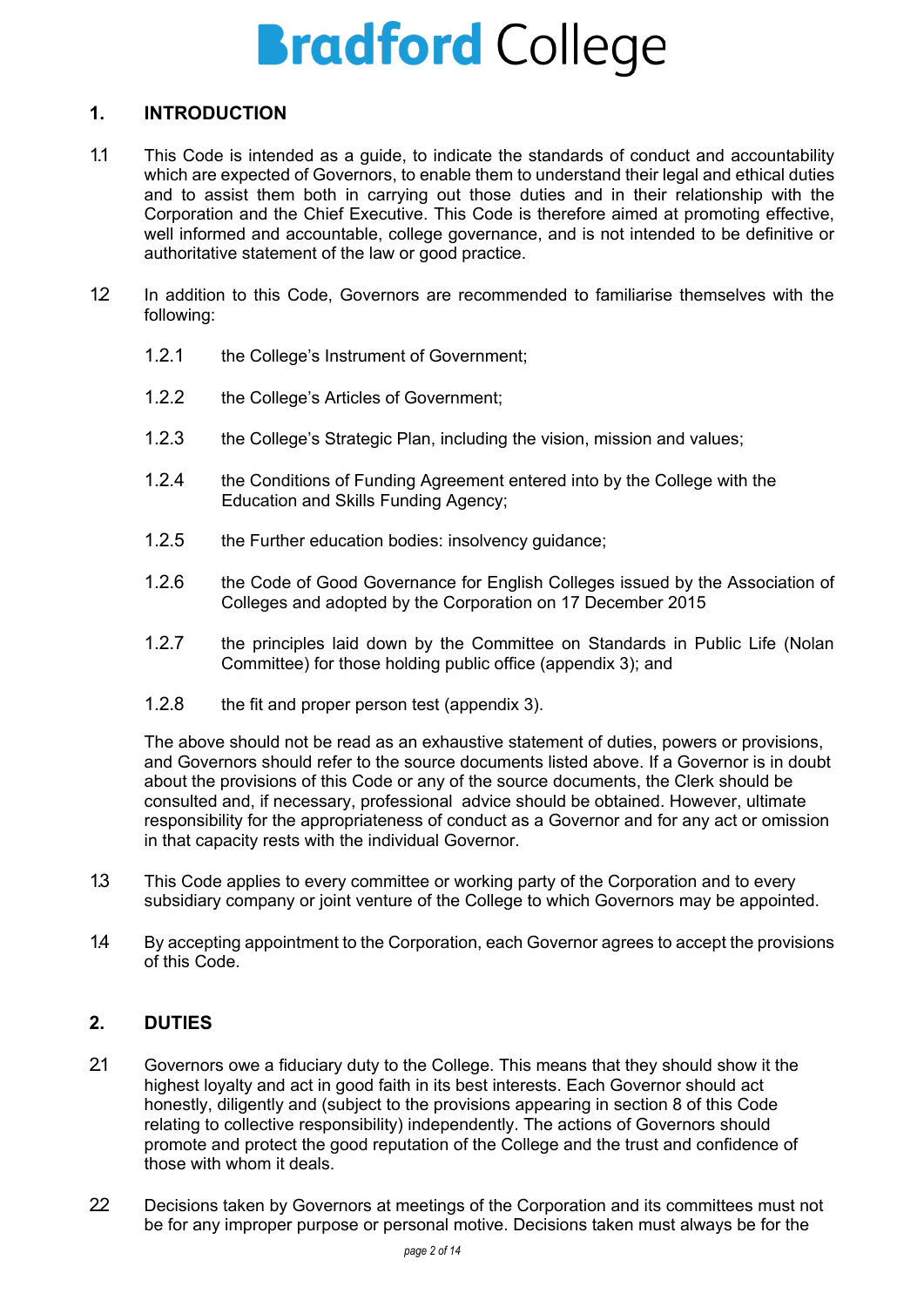benefit of the College, its students and Staff and other users of the College and must be taken with a view to safeguarding public funds. Accordingly, Governors must not be bound in their speaking and voting by mandates given to them by other bodies or persons.

- 2.3 Governors must observe the provisions of the College's Instrument and Articles of Government and in particular the responsibilities given to the Corporation by the College's Articles of Government. Those responsibilities, including a list of "reserved" responsibilities which are so important that they must not be delegated, are set out in Appendix 1.
- 24 Governors should comply with Standing Orders to ensure that the Corporation conducts itself in an orderly, fair, open and transparent manner and must keep those Standing Orders under periodic review.
- 2.5 Governors should also have regard to the different, but complementary, responsibilities given to the Chief Executive. Whereas it is the Corporation's function to decide strategic policy and overall direction and to monitor the performance of the Chief Executive and any other senior postholders, it is the Chief Executive's role to implement the Corporation's decisions, and to manage the College's affairs within the budgets and framework fixed by the Corporation. Governors should work together so that the Corporation and the Chief Executive perform their respective roles effectively.
- 26 Governing Body Members should also have regard to the functions for which the Clerk is expressly stated to be responsible under the College's Articles of Government.

## <span id="page-3-0"></span>**3. STATUTORY ACCOUNTABILITY**

- 3.1 Governors are collectively responsible for observing the duties set out in the Conditions of Funding Agreement which the College has entered into with the Education and Skills Funding Agency (ESFA)as a condition of receiving public funds. A summary of some of the more important requirements of the Agreement is set out in Appendix 2.
- 32 Although the ESFA is the main provider of funds to the College, Governors should note that they are also responsible for the proper use of income derived from other sources, such as the Office for Students and the European Union (EU) and for the control and monitoring of expenditure of such income, in order to meet the requirements of the relevant funding body and public audit.
- 3.3 As accounting officer for the ESFA, its chief executive is directly responsible and accountable to Parliament for ensuring that the uses to which the ESFA puts it funds are consistent with the purposes for which the funds were given and comply with the conditions attached to them. The Chief Executive, as accounting officer for the College, is also directly responsible and accountable to Parliament, through the Committee of Public Accounts, for the effective stewardship by the College of public funds. The Chief Executive may be required to appear before the Committee of Public Accounts, alongside the chief executive of the ESFA, to give an account of the use made by the College of such funds. The Corporation is accountable to Parliament for ensuring the financial health of the College, and to the Courts for ensuring that the College is conducted in accordance with the Education Acts and the general law.

## <span id="page-3-1"></span>**4. PUBLIC SERVICE VALUES**

- 4.1 The Corporation is a guardian of the College's values.
- 42 Public service values are at the heart of the further education service. High standards of personal and corporate conduct, based on the, seven principles of Public Life and the Fit and Proper Persons requirements (see Appendix 3), alongside the recognition that students and other users of the College's services come first, are a requirement of being a Governor, and should underpin all decisions taken by the Corporation.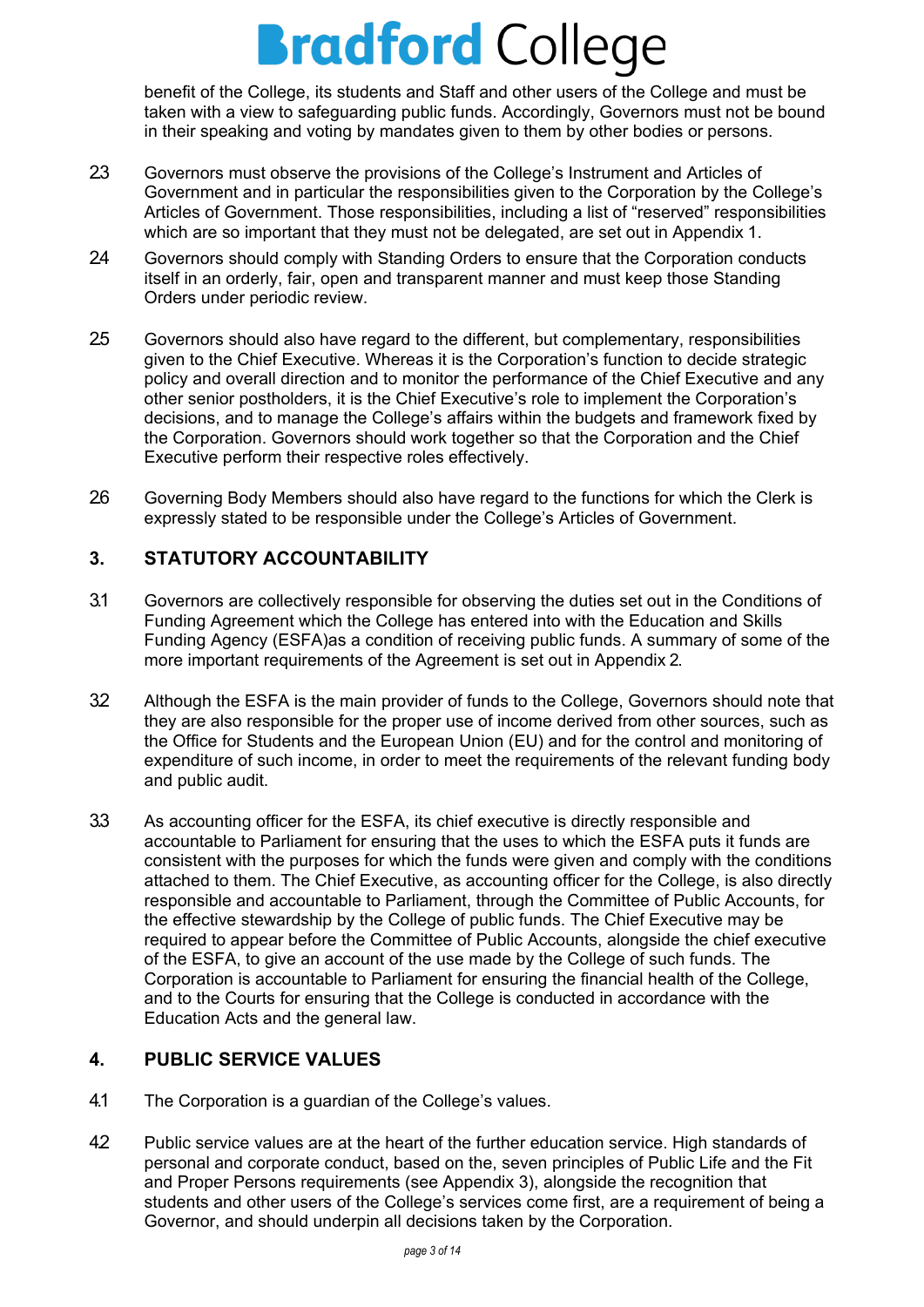### <span id="page-4-0"></span>**5. SKILL, CARE AND DILIGENCE**

A Governor should in all his or her work for the College exercise such skill as he or she possesses and such care and diligence as would be expected from a reasonable person in the circumstances. This will be particularly relevant when Governors act as agents of the College, for example, when functions are delegated to a committee of the Corporation or to the Chair. Governors should be careful to act within the terms of reference of any committees on which they serve.

#### <span id="page-4-1"></span>**6. POWERS**

Governors are collectively responsible for taking decisions which are within the powers given to the Corporation by Parliament under sections 18 and 19 of the Further and Higher Education Act 1992 (amended by Learning and Skills Act 2000). A summary of those powers is set out in Appendix 4. If a Governor thinks that the Corporation is likely to exceed its powers by taking a particular decision, he or she should immediately refer the matter to the Clerk for advice.

### <span id="page-4-2"></span>**7. CONFLICTS OF INTEREST**

- 7.1 Like other persons who owe a fiduciary duty, Governors should seek to avoid putting themselves in a position where there is a conflict (actual or potential) between their personal interests and their duties to the Corporation. They should not allow any conflict of interest to arise which might interfere with the exercise of their independent judgement.
- 72 Governors are reminded that under the College's Instrument of Government they must not take or hold any interest in any of the College's properties or receive any remuneration for their services as a Governor (save as a member of the College's staff or for re-imbursement of legitimate expenses in accordance with the College's policy) without the written approval of the Secretary of State for Education and Employment.
- 7.3 Governors are reminded that under the College's Instrument of Government they must disclose to the Corporation the nature and extent of any direct or indirect financial interest they have, or may have, in the supply of work or goods to or for the purposes of the College or any member of the College Group or in any contract or proposed contract concerning the College or any member of the College Group or in any other matter relating to the College or any member of the College Group or any duty which is material and which conflicts or may conflict with the interests of the Corporation.
- 7.4 If an interest is likely or would, if publicly known, be perceived as being likely to interfere with the exercise of a Governor's independent judgement, then the interest, financial or otherwise, should:-
	- 7.4.1 be reported to the Clerk; and
	- 7.4.2 be fully disclosed to the Corporation before the matter giving rise to the interest is considered.

Having declared a financial or other interest, a Governor may not discuss the issue further, may not vote on it, and ceases to count towards the quorum necessary for taking a decision on the matter in question. Individual Governors may be required to withdraw from the meeting. Where the Chair declares an interest, the members shall appoint a replacement from among themselves for the duration that the interest applies. The declaration of an interest by a Governor during the course of a meeting shall be recorded in the minutes.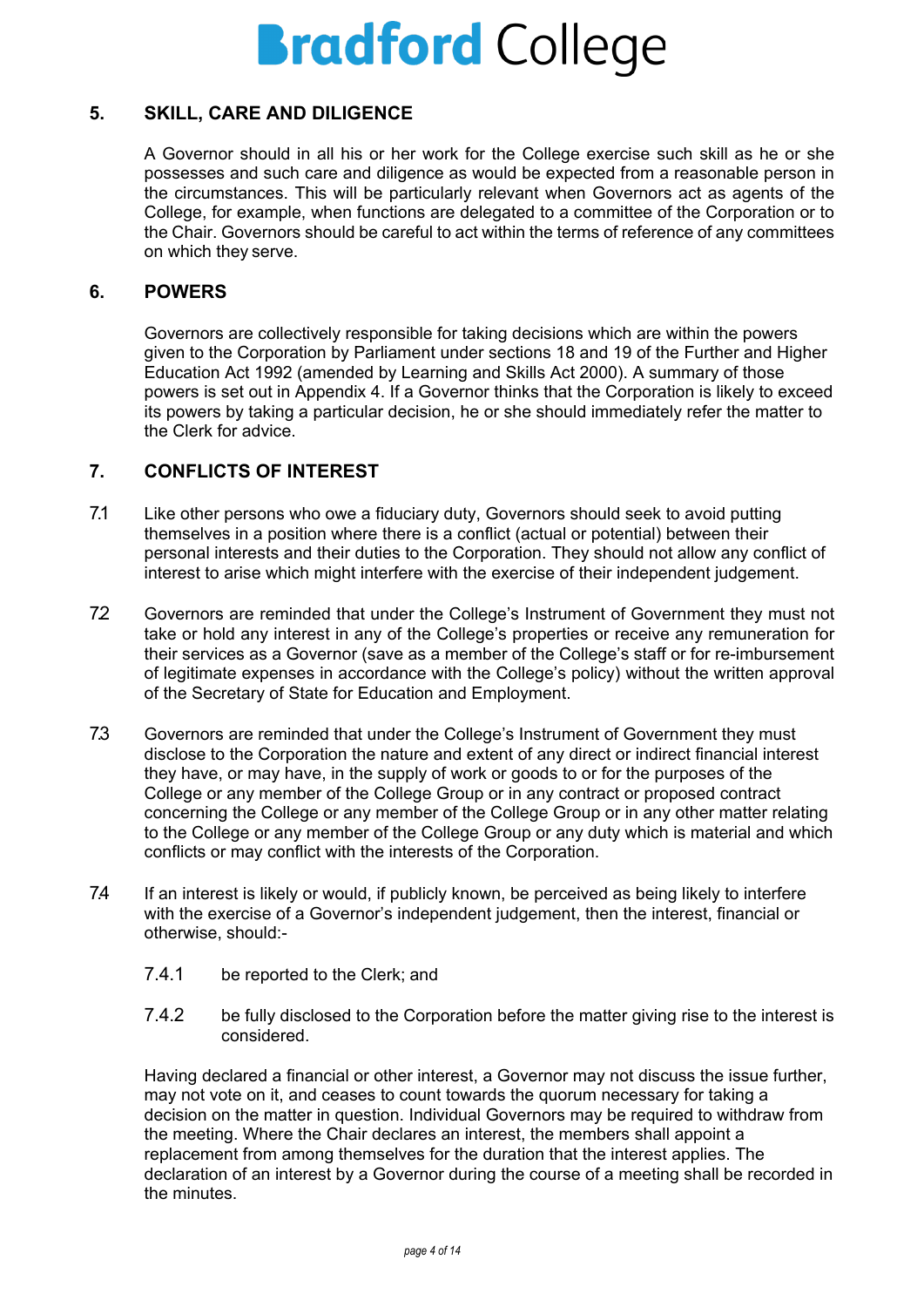- 7.5 Governors must not receive gifts, hospitality or benefits of any kind from a third party which might be seen to compromise their personal judgement or integrity. Any offer or receipt of such gifts, hospitality or benefits should immediately be reported to the Clerk.
- 7.6 The Clerk will maintain a Register of Governors' Interests which will be open for public inspection. Governors must disclose routinely to the Corporation all business interests, financial or otherwise, which they may have, and the Clerk will enter such interests on the Register. Governors must give sufficient details to allow the nature of the interests to be understood by enquirers. Governors should inform the Clerk whenever their circumstances change and interests are acquired or lost. In deciding whether an interest should be disclosed, Governors should have regard to the meaning given to "interest" in section 7 of this Code.

## <span id="page-5-0"></span>**8. COLLECTIVE RESPONSIBILITY**

- 8.1 The Corporation operates by Governors taking majority decisions in a corporate manner at quorate meetings. Therefore, a decision of the Corporation, even when it is not unanimous, is a decision taken by the Governors collectively and each individual Governor has a duty to stand by it, whether or not he or she was present at the meeting of the Corporation when the decision was taken.
- 82 If a Governor disagrees with a decision taken by the Corporation, his or her first duty is to have any disagreement discussed and minuted. If the Governor strongly disagrees, he or she should consult the Chair and, if necessary, then raise the matter with the Corporation when it next meets. If no meeting is scheduled, the Governor should refer to the power of the Chair or any five Governors under the College's Instrument of Government to call a special meeting and, if appropriate, exercise it, requesting the Clerk to circulate the Governor's views in advance to the other Governors. Alternatively, as a final resort, the Governor may decide to offer his or her resignation from office, after consulting the Chair. In no circumstances should any Governor express or direct their differences of opinion to staff or students in a manner which would, or may, create dissension or polarisation in the College or publicly undermine a decision of the Corporation.
- 8.3 The Chief Executive and the rest of the Staff are answerable to the Corporation acting as a body, not to individual Governors. While the Corporation expects individual Governors to be given common courtesy, it does not require the Chief Executive or other staff to heed any individual Governor's instructions.

## <span id="page-5-1"></span>**9. CONFIDENTIALITY**

- 9.1 Because of the Corporation's public accountability, Governors should ensure that, as a general principle, students and Staff of the College have free access to information about the proceedings of the Corporation. Accordingly, agendas, minutes and other papers relating to meetings of the Corporation are normally available for public inspection when they have been approved for publication by the Chair.
- 9.2 There will be occasions when the record of discussions and decisions will not be made available for public inspection, for example, when the Corporation considers sensitive issues or named individuals and for other good reasons. Such excluded items will be kept in a confidential folder by the Clerk and will be circulated in confidence to Governors. However, Staff and Student Governors have no right of access to minutes dealing with matters in respect of which they are required to withdraw from meetings under the College's Instrument of Government.
- 9.3 It is important that the Corporation and its committees have full and frank discussions in order to take decisions collectively. To do so, there must be trust between Governors with a shared corporate responsibility for decisions. Governors should keep confidential any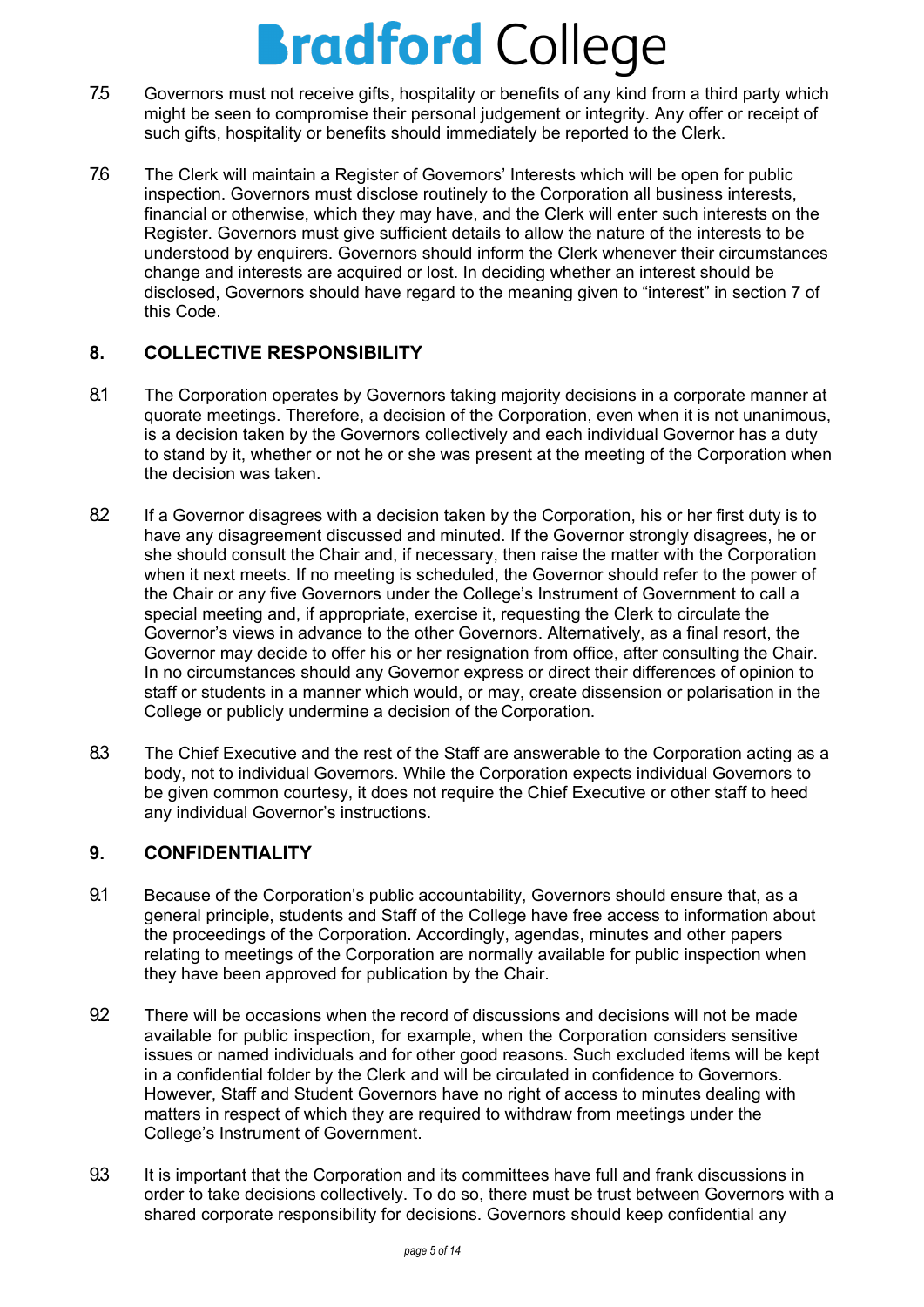matter which, by reason of its nature, the Chair or members of any committee of the Corporation are satisfied should be dealt with on a confidential basis.

9.4 Governors may not make statements to the press or media or at any public meeting relating to the proceedings of the Corporation or its committees unless specifically authorised to do so by the Chair and the Chief Executive. It is unethical for Governors publicly to criticise, canvass or reveal the views of other Governors which have been expressed at meetings of the Corporation or its committees.

### <span id="page-6-0"></span>**10. ATTENDANCE AT MEETINGS**

A high level of attendance at meetings of the Corporation is expected so that Governors can perform their functions properly. The expectation is that all Governors achieve at least 75% attendance.

### <span id="page-6-1"></span>**11. GOVERNANCE DEVELOPMENT**

- 11.1 Governors must obtain a thorough grounding in their duties and responsibilities by participating in the College's governance induction and training programmes.
- 11.2 In order to promote more effective governance, Governors will carry out an annual review of the performance by the Corporation of its duties and responsibilities, as part of a continuing and critical process of self-evaluation.
- 11.3 The Corporation shall seek to ensure that all Governors are appointed on merit, in accordance with an open selection procedure and are drawn widely from the community which the College serves, having regard to provisions relating to the membership of the Corporation in the College's Instrument of Government and the need for continuity, balance and a range of appropriate skills and interests.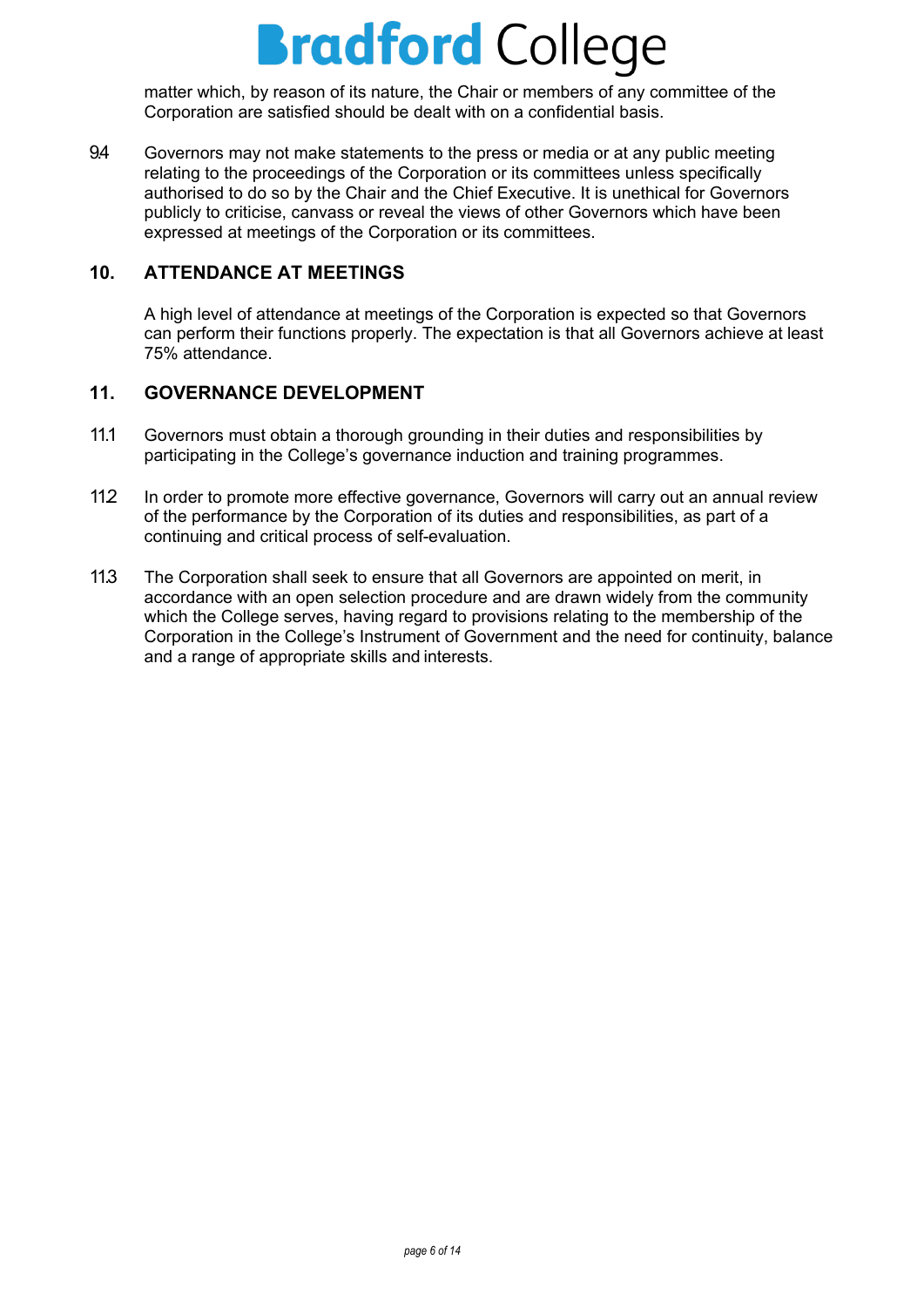### <span id="page-7-0"></span>**APPENDIX 1- Summary of Main Responsibilities of the Corporation under the Articles of Government**

#### **3. Responsibilities of the Corporation, the Chief Executive and the Clerk**

- 3.1. The Corporation shall be responsible for:
	- a) the determination and periodic review of the educational character and mission of the College and the oversight of its activities including publishing arrangements for obtaining the views of staff and students on such matters;
	- b) ensuring it receives and considers information on the needs of its communities to inform its strategic direction;
	- c) the approval of the College's overarching strategic direction and Strategic Plan;
	- d) approving the quality strategy of the College annually
	- e) the effective and efficient use of resources, the solvency of the institution and the Corporation and safeguarding their assets, and achieving value for money in all transactions involving public funds;
	- f) approving annual estimates of income and expenditure;
	- g) the appointment, grading, suspension, dismissal and determination of the pay and conditions of service of the holders of senior posts and the Clerk, including, where the Clerk is, or is to be appointed as, a member of Staff, the Clerk's appointment, grading, suspension, dismissal and determination of pay in the capacity of a member of Staff; and
	- h) approving a framework for the pay and conditions of service of all other Staff.
- 3.2. Subject to these Articles, the Chief Executive:
	- a) shall be responsible for making proposals to the Corporation about the educational character and mission of the institution and implementing decisions of theCorporation;
	- b) shall determine the institution's academic and other activities;
	- c) shall be personally responsible (which responsibility may not be delegated) for assuring the Corporation that there is compliance with all terms and conditions of funding and shall advise the Corporation in writing if at any time, in his or her opinion, any action or policy under consideration by the Corporation is incompatible with the terms and conditions of funding;
	- d) may be required to appear before the Parliamentary Committee of PublicAccounts on matters relating to the College's use of public funds;
	- e) shall be responsible for the preparation of annual estimates of income and expenditure for approval and monitoring by the Corporation, and the management of budget and resources within the estimates approved and monitored by the Corporation; and
	- f) shall be responsible for the organisation, direction and management of the institution and leadership of Staff;
	- g) shall be responsible for the appointment, assignment, grading, appraisal, suspension, dismissal and determination, within the framework set by the Corporation, of the pay and conditions of service of staff, other than the holders of senior posts or the Clerk, where the Clerk is also a member of the staff;
	- h) shall be responsible for maintaining student discipline and, within the rules and procedures provided for within these Articles, suspending or expelling students on disciplinary grounds or expelling students for academic reasons, unless this responsibility has been delegated; and
	- i) shall ensure that all activities are carried out in such a way as to positively promote equality of opportunity which encourages diversity and inclusion.
- 3.4. Subject to these Articles, the Clerk shall be responsible for advising the Corporation with regard to the operation of its powers; procedural matters; the conduct of its business and matters of governance practice.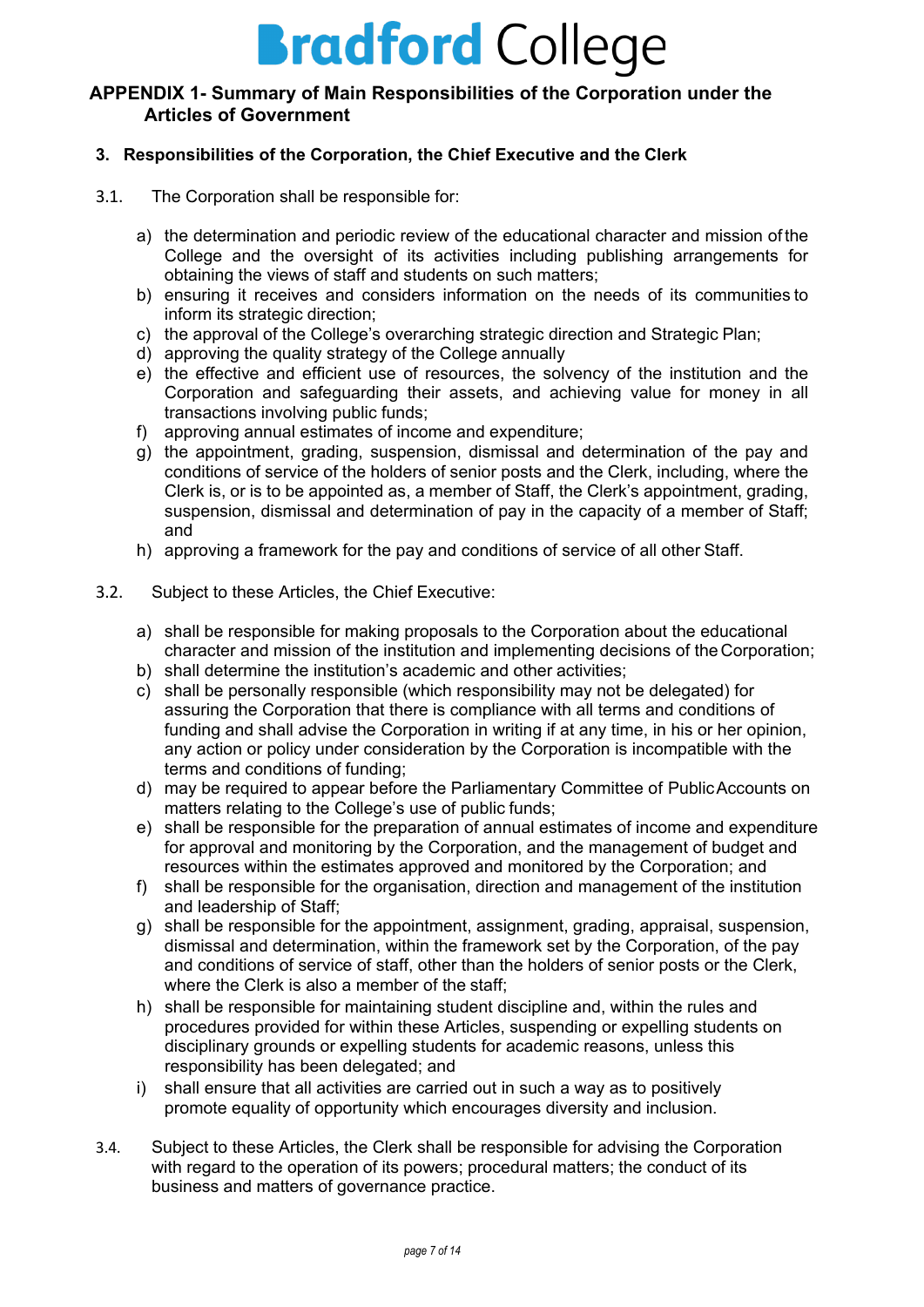#### **7. Delegable and non-delegable functions**

- 7.1. The Corporation shall not delegate the following functions:
	- a) the determination of the educational character and mission of the College;
	- b) the approval and monitoring of the annual estimates of income and expenditure;
	- c) the responsibility for ensuring the solvency of the College and the Corporation and for safeguarding their assets;
	- d) the appointment of the Chief Executive or the holder of any other senior post;
	- e) the appointment of the Clerk (including, where the Clerk is, or is to be, appointed as a member of Staff the Clerk's appointment in the capacity of a member of staff); and
	- f) the modification or revocation of these Articles.
- 7.2. The Corporation may not delegate:
	- (a) the consideration of the case for dismissal; and
	- (b) the power to determine an appeal in connection with the dismissal of the Chief Executive, the Clerk or the holder of a senior post, other than to a committee of members of the Corporation.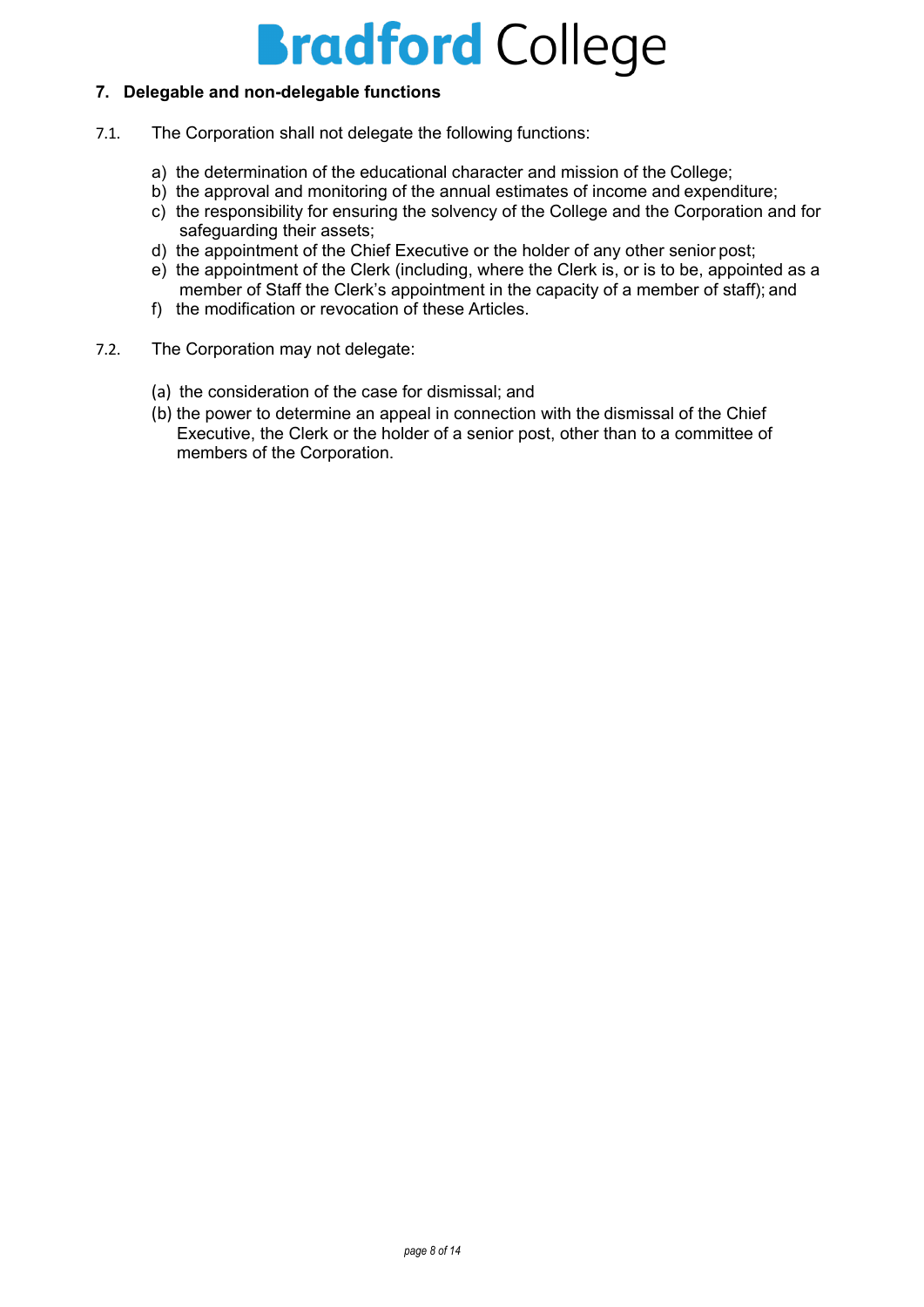### <span id="page-9-0"></span>**APPENDIX 2 - Summary of key responsibilities - ESFA Condition of Funding Agreement (2019-20)**

The full agreement can be accessed here: [https://www.gov.uk/guidance/esfa-education-and](https://www.gov.uk/guidance/esfa-education-and-skills-contracts-2019-to-2020)[skills-contracts-2019-to-2020](https://www.gov.uk/guidance/esfa-education-and-skills-contracts-2019-to-2020)

### 2. RESPONSIBILITIES OF THE GOVERNING BODY

2.1 The Governing Body of the College has responsibilities for ensuring that the College's funds are used only in accordance with the corporation's powers as set out in the Further and Higher Education Act 1992 and the College's own statutory duties and other obligations.

2.2 The Governing Body of the College has responsibilities for ensuring that the College's funds are used only in accordance with the College's powers as set out in the Further and Higher Education Act 1992 and/or the College's own statutory duties, articles of association or trust deeds.

2.3 The Governing Body will appoint an accounting officer with an appropriate separation of duties between executive and non-executive roles and responsibilities. The expectation is that the accounting officer will be the Principal of the College. The Governing Body will inform the Department in writing of the name and position of the accounting officer, and if the accounting officer is absent from the College for an extended period, as determined by the corporation, the name of the person who will discharge the accounting officer's responsibilities during the absence.

2.4 The College will inform the Department in writing, as soon as is reasonably practicable, of the vacating or filling of the positions of the Chair of the Governing Body, the Principal and the clerk.

### 3. CHARITABLE REGULATION

3.1 The Secretary of State for Education is the Principal Regulator for further education and sixth form college corporations as exempt charities.

3.2 The Governing Body of the College (save where the College is an institution designated under section 28 of the Further and Higher Education Act 1992) is responsible for ensuring it operates in line with its exempt charitable status.

3.3 Where the College is a designated institution which is an exempt charity by virtue of its relationship with a higher education institution, the OfS is the Principal Regulator. As such the College will comply with paragraphs 3.4-3.6 below which act in place of paragraphs 3.1 and 3.2.

3.4 The College must comply with all requests from the OfS to enable the OfS to comply with its duties as Principal Regulator.

3.5 The College will provide the OfS with the information it requires under paragraph 3.4 at the times and in the formats specified. This information will be of sufficient quality to meet the purposes for which it has been requested. 3.6 Failure to comply with any request for information under paragraph 3.4, at all or in the required timescales, will constitute a Minor / Serious Breach of this Agreement.

## 4. RESPONSIBILITIES OF THE ACCOUNTING OFFICER

4.1 The Governing Body will require the accounting officer to take personal responsibility, which will not be delegated, to assure them that there is compliance with the Department's Conditions of Funding. The accounting officer may be required to appear before the Parliamentary Committee of Public Accounts on matters relating to the College's use of funds.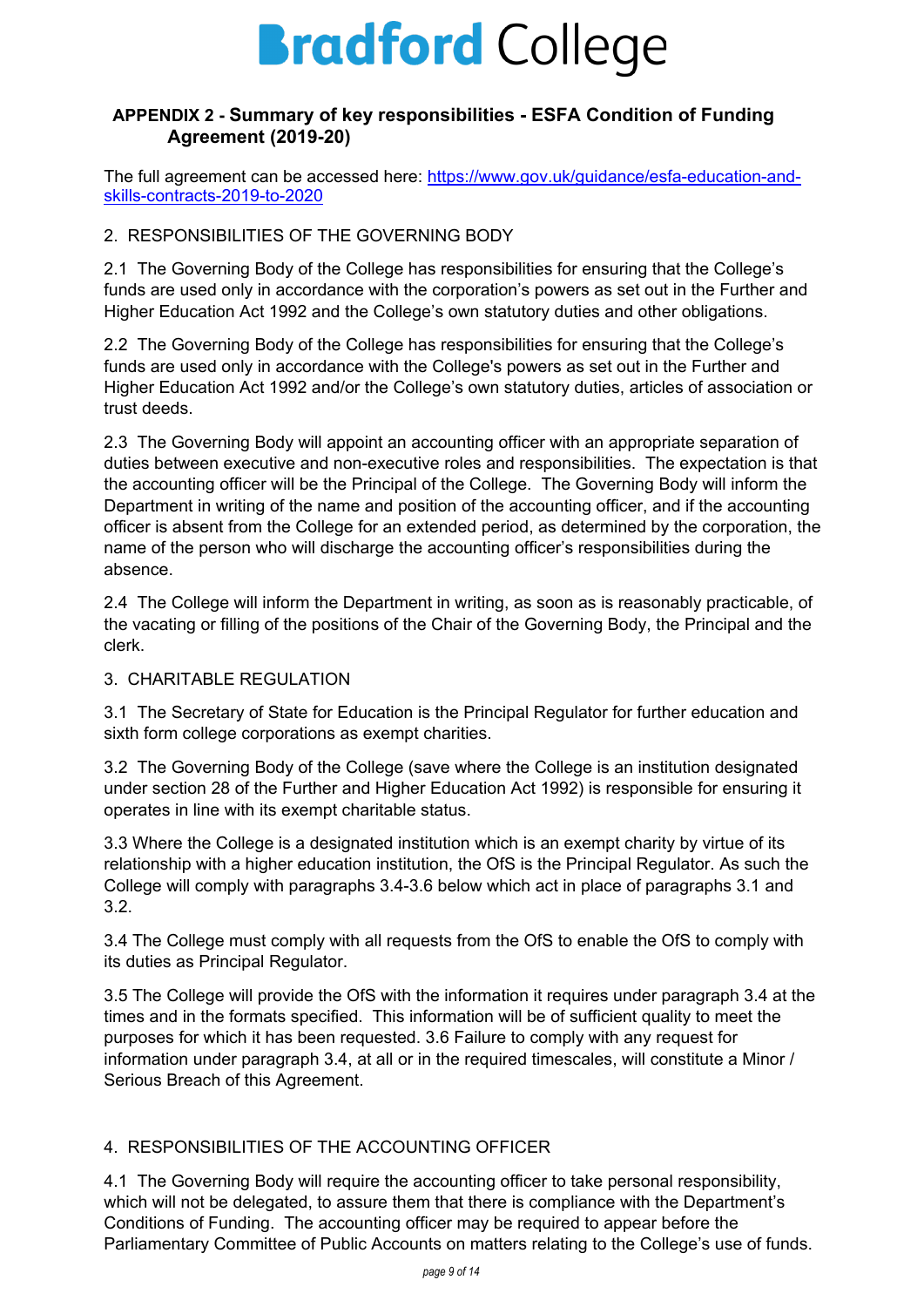4.2 The accounting officer will be responsible for advising the Governing Body in writing if at any time, in his or her opinion, any action or policy under consideration by the Governing Body is incompatible with the Department's Conditions of Funding. If the accounting officer has evidence that the Governing Body is acting, or intending to act, in breach of the Department's Conditions of Funding, the accounting officer must inform the Department's Chief Executive in writing as soon as is reasonably practicable.

4.3 The College must notify the Department in writing if there is a change in its legal entity name.

## 5. AUDIT COMMITTEE

5.1 The Governing Body must establish an independent and objective audit committee to advise the Governing Body's governance, risk management, internal control and assurance frameworks, in line with the detail set out in the post-16 audit code of practice and any other directions drawn up and published by the Department in consultation with the College. Any mandatory requirements under the post-16 audit code of practice will be a condition of funding under this Agreement.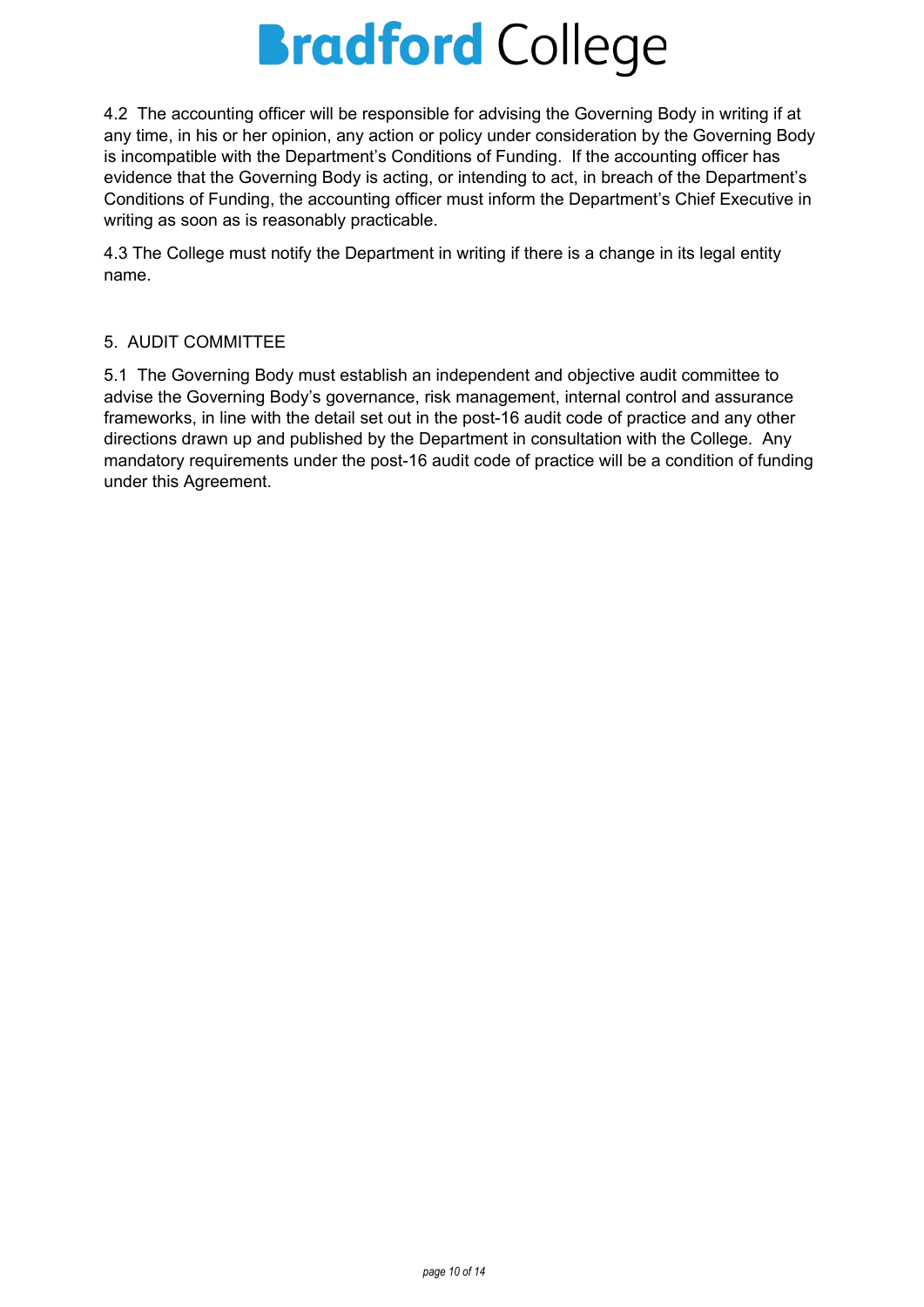### <span id="page-11-0"></span>**APPENDIX 3 – Seven Principles of Public Life and Fit and Proper Person Test**

#### **SEVEN PRINCIPLES OF PUBLIC LIFE**

The Principles laid down by the Committee on Standards in Public Life (Nolan Committee) for

those holding public office, namely: -

- selflessness
- integrity
- objectivity
- accountability
- openness
- honesty

<span id="page-11-1"></span> $\overline{a}$ 

**leadership** 

### **DECLARATION OF FIT AND PROPER PERSON STATUS**

In accordance with both Governors' charity trustee status and the conditions of registration with the Office for Students, the Higher Education regulator, there is a requirement for Governors to declare that they meet the requirements of a Fit and Proper Person.

The Office for Students defines a fit and proper person as follows. A fit and proper person:

- is of good character
- has the qualifications, competence, skills and experience that are necessary for their role
- is able by reason of their health, after reasonable adjustments are made, to properly perform the tasks of the office or position for which they are appointed
- has not been responsible for, been privy to, contributed to, or facilitated any serious misconduct or mismanagement (whether unlawful or not) in their employment or in the conduct of any entity with which they are or have been associated.

The Office for Students provides the following indicators that a person may not be a fit and proper person:

- disqualification from acting as a company director, or from acting as a charity trustee, as set out in the Company Directors Disqualification Act 1986 or the Charities Act 2011
- conviction of a criminal offence anywhere in the world<sup>[1](#page-11-1)</sup>
- subject of any adverse finding in civil proceedings, where relevant, including, but not limited to bankruptcy or equivalent proceedings (in the last three years)
- subject of any adverse findings in any disciplinary proceedings by any regulatory authorities or professional bodies

 $<sup>1</sup>$  The OfS regulations state the OfS would not expect individuals to disclose matters that are 'spent' under the</sup> Rehabilitation of Offenders Act 1974, but they may do so if they wish. Particular consideration will be given by the OfS to offences of dishonesty, fraud, financial crime or an offence under legislation relating to higher education, further education and charities, whether or not in the UK.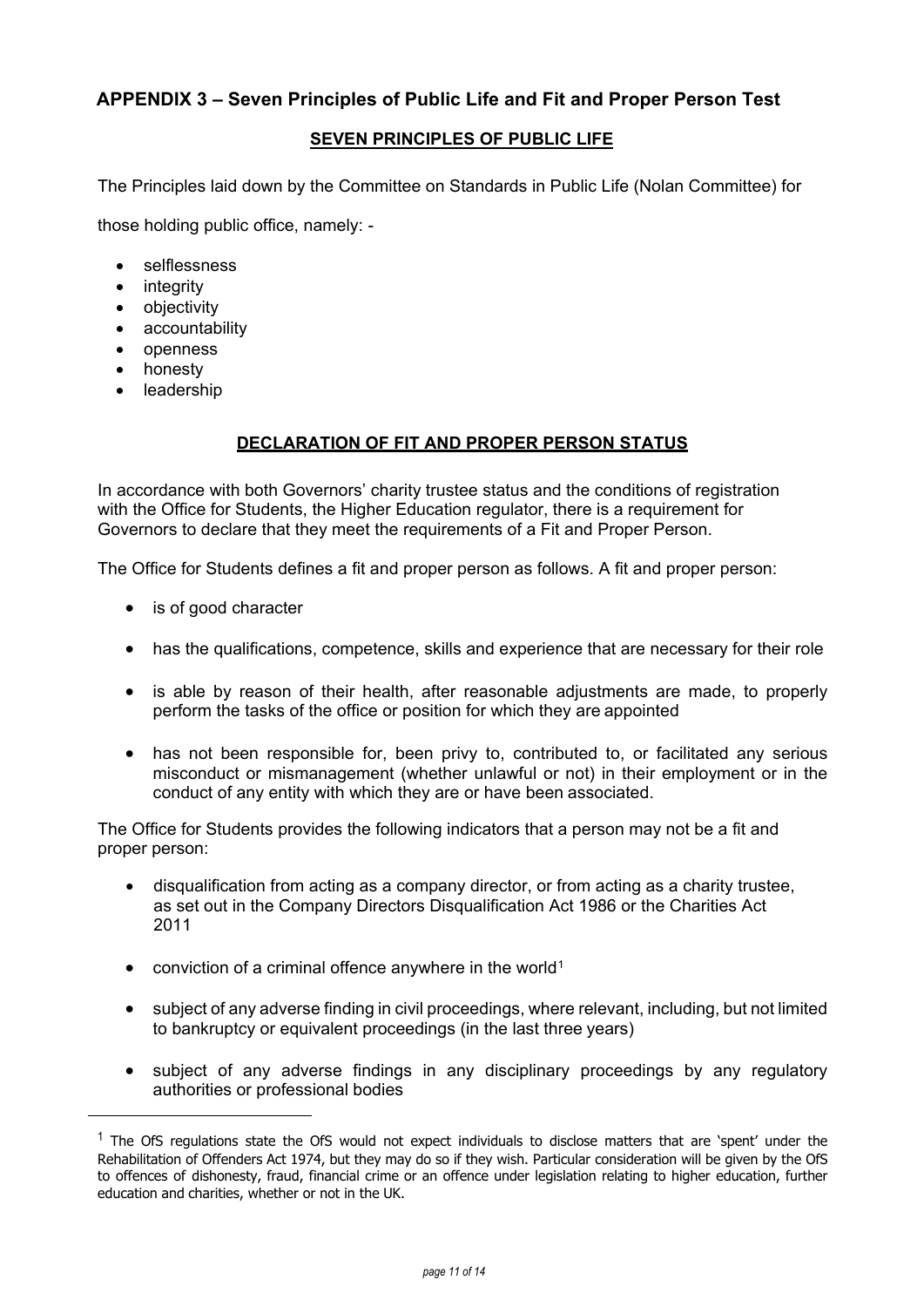- involvement in any abuse of the tax systems
- involvement with any entity that has been refused registration to carry out a trade or has had that registration terminated
- involvement in a business that has gone into insolvency, liquidation or administration while the person has been connected with that organisation or within one year of that connection
- dismissal from a position of trust or similar
- involvement with a higher education provider that has had its registration refused or revoked by the OfS or has had similar action taken against it by another regulator (this includes, but is not limited to, serving on a board/governing body, having voting rights, being a significant shareholder/owner, serving in a senior position, etc.)